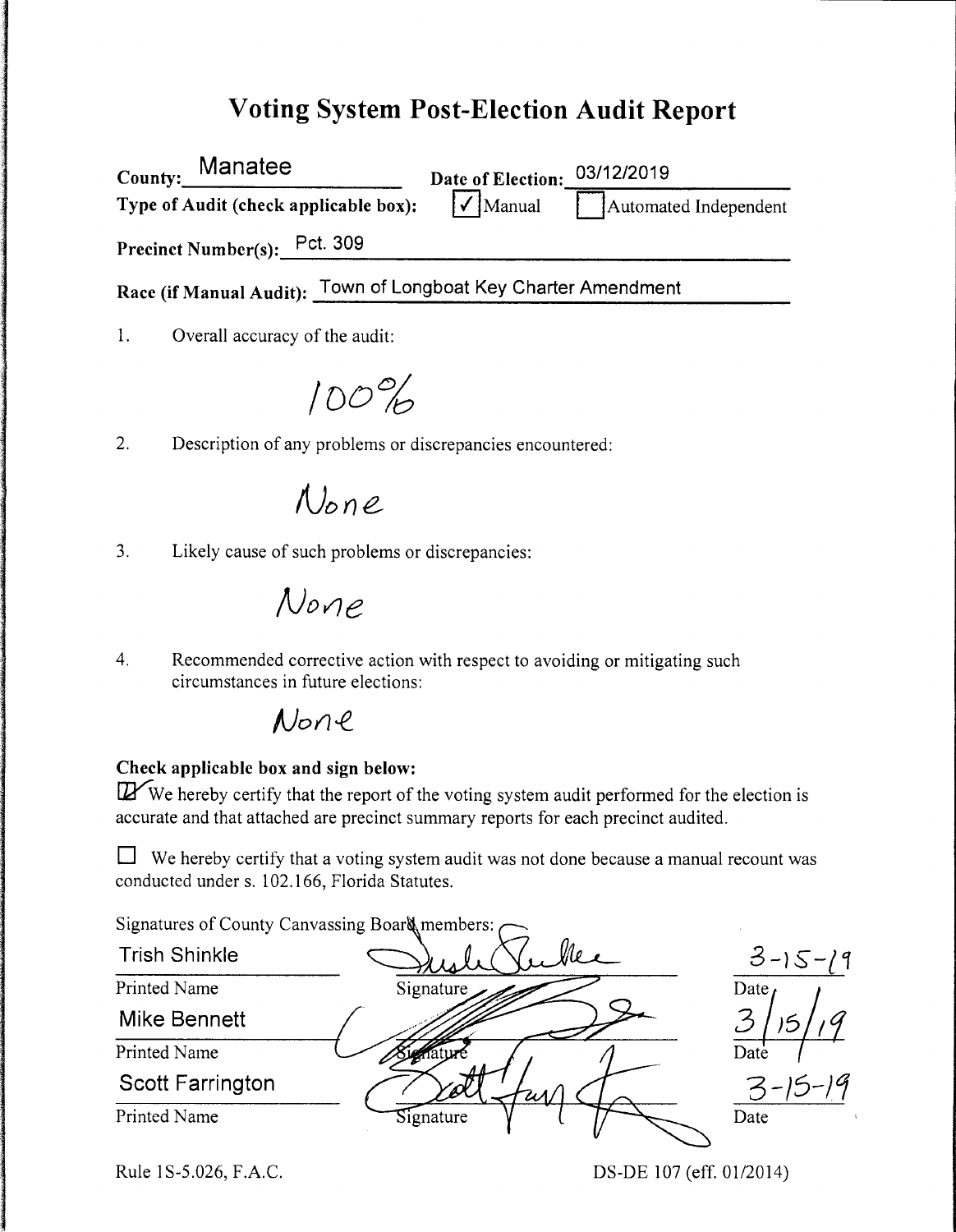# **Precinct Summary for Manual Audit**

Race Audited: Town of Longboat Key Charter Amendment

Precinct Number: <u>Pct 309</u>

| Candidate Name or Issue Choice | Voting System<br>Total | Manual Public<br>Tally Total | Difference $(+ or -)$    |
|--------------------------------|------------------------|------------------------------|--------------------------|
| YES, For Adoption              | 357                    | 357                          | $\overline{\mathcal{Q}}$ |
|                                |                        |                              |                          |
| No, Against Adoption           | 261                    | 26                           | $\bigoplus$              |
|                                |                        |                              |                          |
|                                |                        |                              |                          |
|                                |                        |                              |                          |
|                                |                        |                              |                          |
|                                |                        |                              |                          |
|                                |                        |                              |                          |
|                                |                        |                              |                          |
|                                |                        |                              |                          |
|                                |                        |                              |                          |
|                                |                        |                              |                          |
|                                |                        |                              |                          |
|                                |                        |                              |                          |
|                                |                        |                              |                          |
|                                |                        |                              |                          |
|                                |                        |                              |                          |
|                                |                        |                              |                          |
|                                |                        |                              |                          |
|                                |                        |                              |                          |

| Number of ballots overvoted:   |  |
|--------------------------------|--|
| Number of ballots undervoted:  |  |
| Number of indeterminate votes: |  |

(Attach a separate Precinct Summary for each precinct audited.)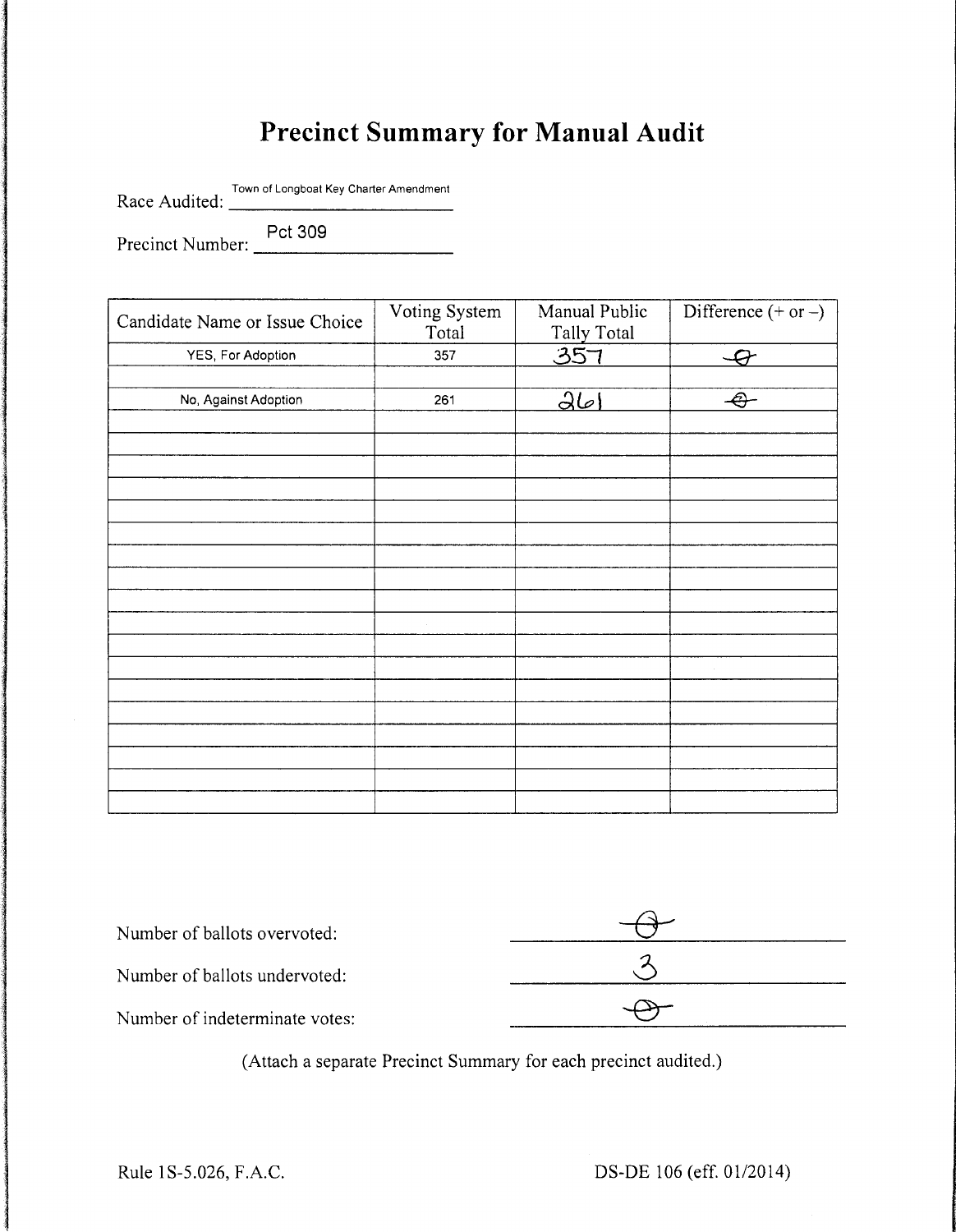| SUMMARY- |  |
|----------|--|
|----------|--|

| Manual Audit Team Worksheet |
|-----------------------------|
| for Marksense Ballots       |

County: Manatee

Date of Election: 03/12/2019

 $\mathcal{A}$ \*Check box if provisional ballots are included in Early Voting and Election Day ballots, instead of being reported separately.

Precinct Number: Pct 309

Town of Longboat Key Charter Amendment Race:

Check box if race permitted more than 1 vote.) [  $\mathbf{d}$  $\overline{\mathbf{I}}$  indicate here the "Vote for no more than" number:  $\mathbf{I}$ 

|                                                   | <b>Manual Audit Tally</b> |                          |                         |                   |                   |  |  |
|---------------------------------------------------|---------------------------|--------------------------|-------------------------|-------------------|-------------------|--|--|
| <b>Candidate or Issue</b>                         | <b>Early Voting (EV)</b>  | <b>Election Day (ED)</b> | <b>Absentee (AB)</b>    | Provisional (PV)* | Totals            |  |  |
| YES, For Adoption                                 | $\mathcal{L}$             | o                        | 218                     |                   | 357               |  |  |
|                                                   |                           |                          |                         |                   |                   |  |  |
| NO, Against Adoption                              |                           | マロ                       | $\mathcal{B}^{\dagger}$ |                   | $d\omega$         |  |  |
|                                                   |                           |                          |                         |                   |                   |  |  |
|                                                   |                           |                          |                         |                   |                   |  |  |
|                                                   |                           |                          |                         |                   |                   |  |  |
|                                                   |                           |                          |                         |                   |                   |  |  |
| <b>Write-in Candidates</b>                        |                           |                          |                         |                   |                   |  |  |
| Overvotes                                         |                           |                          |                         |                   | $\mathbf{\Theta}$ |  |  |
| <b>Undervotes</b><br>( <i>i.e.</i> , blank votes) | 0                         |                          |                         |                   | Z                 |  |  |
| <b>Indeterminate Votes</b>                        |                           |                          |                         |                   |                   |  |  |

**Audit Team Members:** 

iet harm

**Printed Name** 

Printed Name Rule 1S-5.026, F.A.C.

Signature

15/19

Date

Date DS-DE 105B (eff. 01/2014)

Signature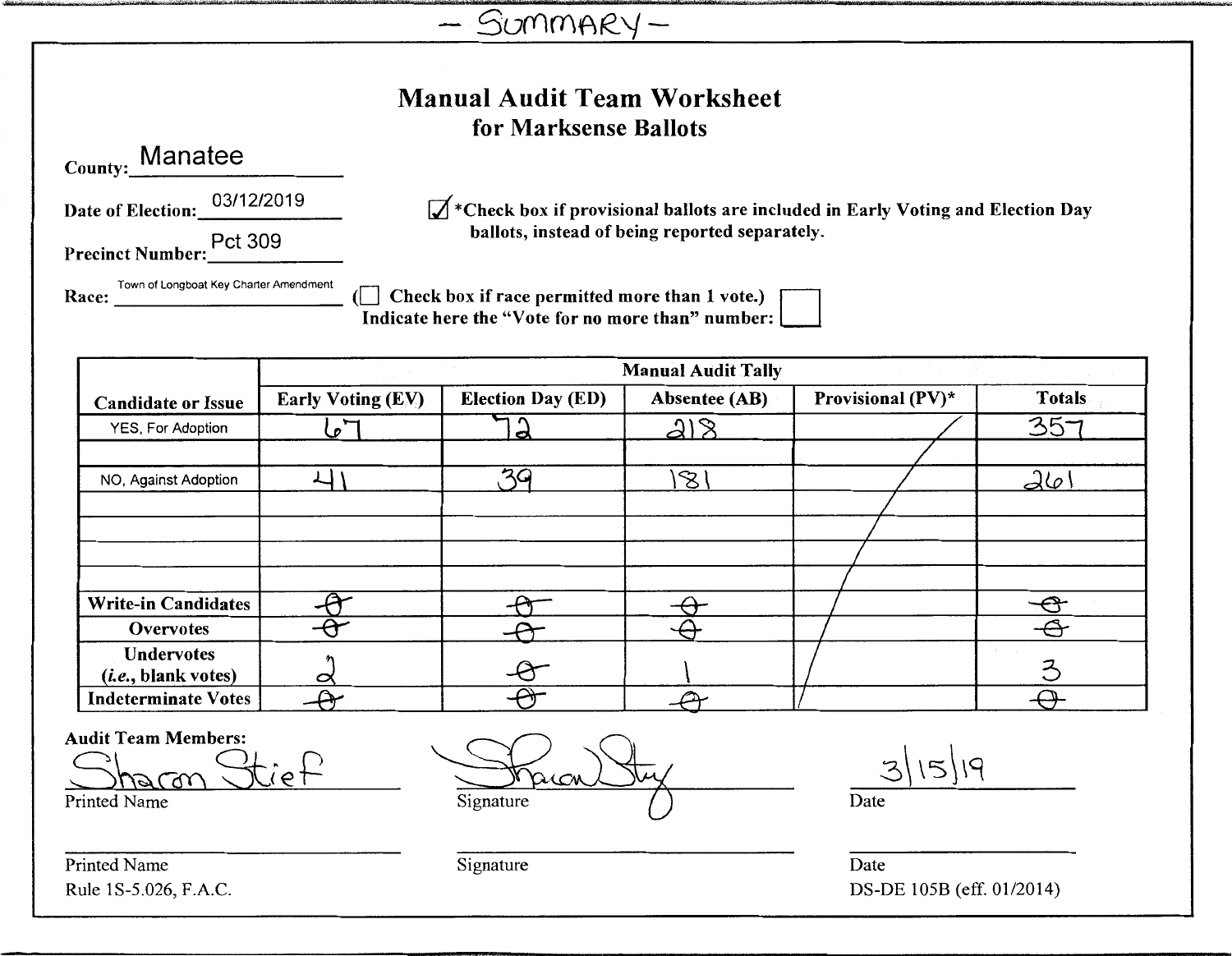### Manual Audit Team Worksheet for Marksense Ballots

| County: Manatee              |  |  |  |
|------------------------------|--|--|--|
| Date of Election: 03/12/2019 |  |  |  |
| Pct 309                      |  |  |  |

.,,,,--..@~~ r··tT110k'½:1f½W·,q tl ttl tfi'"'"wi¾"'llP' ''oil.~- •'3¢'ff'+i:1'iil17t ''itNiO' 0bJl\: \'~-·1wfif':::Wi·f 'iii'wl/i:&;4 ii'II< "Wi::¾i±'M • t eu' +'i:iiu:W

 $\mathbb{R}^*$ Check box if provisional ballots are included in Early Voting and Election Day ballots, instead of being reported separately.

~,

Town of Longboat Key Charter Amendment ( $\Box$  Check box if race permitted more than 1 vote.) Indicate here the "Vote for no more than" number:

|                              | Den er en statistik<br><b>Manual Audit Tally</b><br><b>The South State</b> |                                   |                      |                   |               |  |
|------------------------------|----------------------------------------------------------------------------|-----------------------------------|----------------------|-------------------|---------------|--|
| <b>Candidate or Issue</b>    | <b>Early Voting (EV)</b>                                                   | <b>Election Day (ED)</b>          | <b>Absentee (AB)</b> | Provisional (PV)* | <b>Totals</b> |  |
| YES, For Adoption            |                                                                            | フス                                |                      |                   |               |  |
|                              |                                                                            |                                   |                      |                   |               |  |
| NO, Against Adoption         | $\mathcal{L}$                                                              | $\mathcal{Z} \subset \mathcal{C}$ |                      |                   |               |  |
|                              |                                                                            |                                   |                      |                   |               |  |
|                              |                                                                            |                                   |                      |                   |               |  |
|                              |                                                                            |                                   |                      |                   |               |  |
|                              |                                                                            |                                   |                      |                   |               |  |
| <b>Write-in Candidates</b>   |                                                                            |                                   |                      |                   |               |  |
| <b>Overvotes</b>             |                                                                            |                                   |                      |                   |               |  |
| <b>Undervotes</b>            |                                                                            |                                   |                      |                   |               |  |
| ( <i>i.e.</i> , blank votes) | .≁                                                                         |                                   |                      |                   |               |  |
| <b>Indeterminate Votes</b>   | Ø                                                                          |                                   |                      |                   |               |  |

Audit Team Members:

*/! /A* / . ' . . /1 V\.IA::f--) *~t.\_,· rt< .. ·* , \_\_\_\_ \_ Piinted Name

 $arén:Jones$   $MueDnu$ ,  $3/15/19$ Printed Name Date --,

.\_/

 $\omega z$   $\approx$   $\frac{z}{1/5/19}$ 

Rule 1S-5.026, F.A.C. DS-DE 105B (eff. 01/2014)

Signature Date

 $\mathcal{E}^{\prime}$  /  $\mathcal{E}^{\prime}$  /  $\mathcal{E}^{\prime}$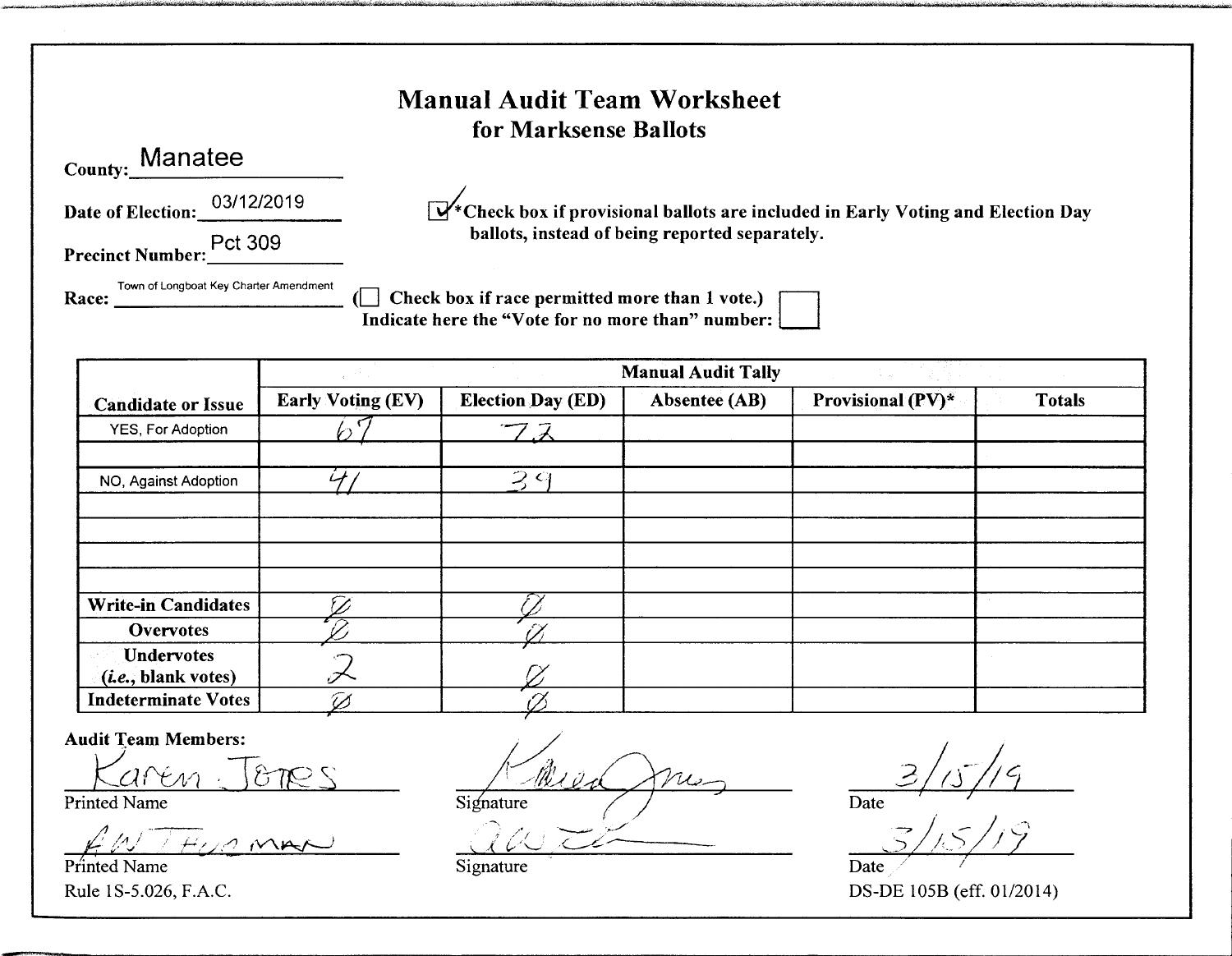### **Manual Audit Team Worksheet** for Marksense Ballots

| County: Manatee              |  |  |  |  |
|------------------------------|--|--|--|--|
| Date of Election: 03/12/2019 |  |  |  |  |
| Pct 309                      |  |  |  |  |

Race:

Town of Longboat Key Charter Amendment

 $\mathbb{R}^*$ Check box if provisional ballots are included in Early Voting and Election Day ballots, instead of being reported separately.

Check box if race permitted more than 1 vote.) 61 H Indicate here the "Vote for no more than" number:

|                              | <b>Manual Audit Tally</b> |                          |                |                   |               |  |
|------------------------------|---------------------------|--------------------------|----------------|-------------------|---------------|--|
| <b>Candidate or Issue</b>    | <b>Early Voting (EV)</b>  | <b>Election Day (ED)</b> | Absentee (AB)  | Provisional (PV)* | <b>Totals</b> |  |
| YES, For Adoption            |                           |                          | 212            |                   |               |  |
|                              |                           |                          |                |                   |               |  |
| NO, Against Adoption         |                           |                          | $\varphi$ (    |                   |               |  |
|                              |                           |                          |                |                   |               |  |
|                              |                           |                          |                |                   |               |  |
|                              |                           |                          |                |                   |               |  |
|                              |                           |                          |                |                   |               |  |
| <b>Write-in Candidates</b>   |                           |                          | ♡              |                   |               |  |
| Overvotes                    |                           |                          | Ű              |                   |               |  |
| <b>Undervotes</b>            |                           |                          |                |                   |               |  |
| ( <i>i.e.</i> , blank votes) |                           |                          |                |                   |               |  |
| <b>Indeterminate Votes</b>   |                           |                          | $\mathsf{r}$ . |                   |               |  |

**Audit Team Members:** 

I AS F Printed Name

 $\omega$ nico aura **Printed Name** 

Rule 1S-5.026, F.A.C.

Signature Terucio

 $16$ Weekel  $\overline{\text{Date}}$ 

March

Date DS-DE 105B (eff. 01/2014)

Signature